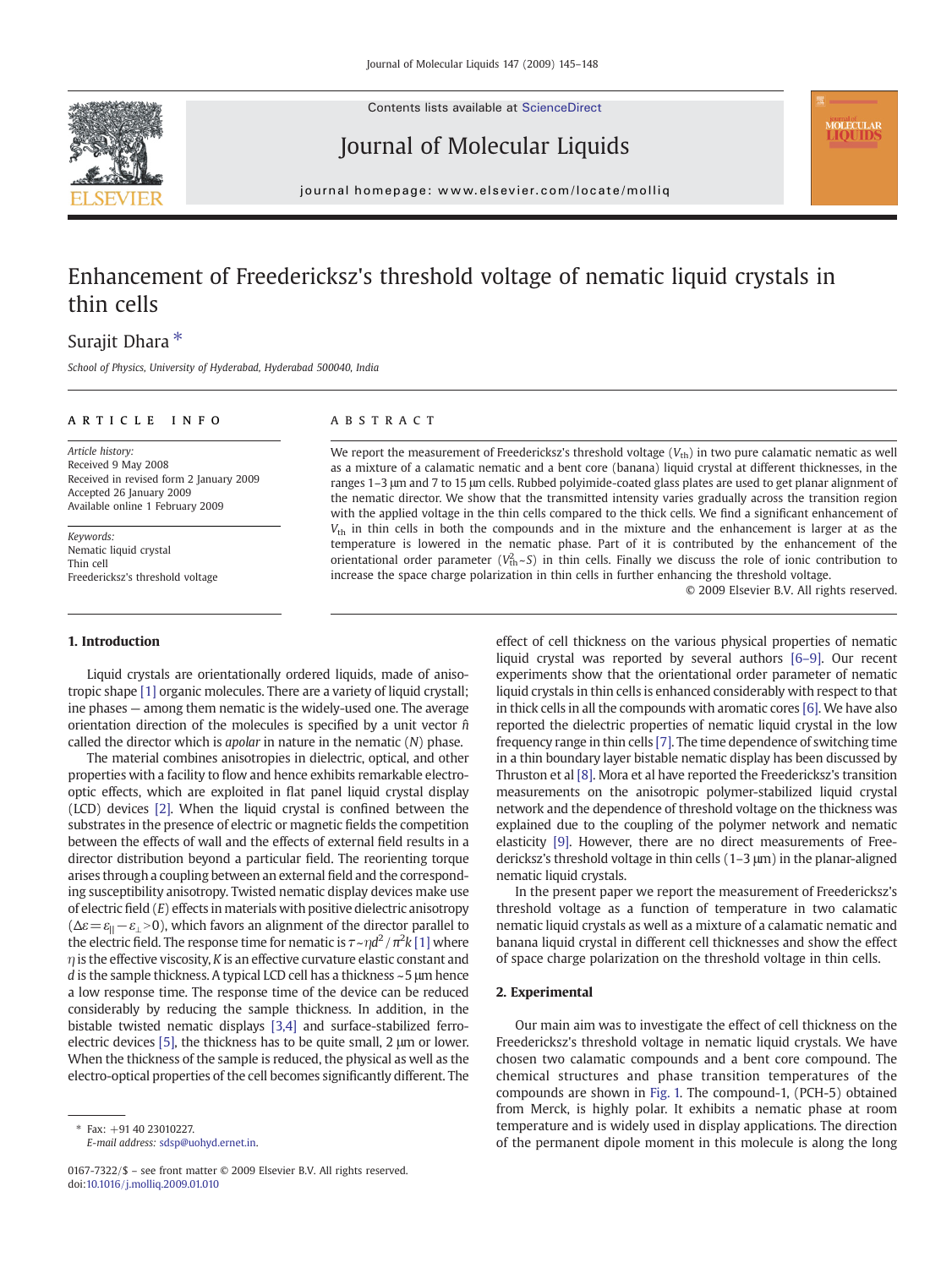

Compound-1, (PCH-5): Cr 30 N 55.5 I

<span id="page-1-0"></span>

Fig. 1. Chemical structures, phase sequences and the transition temperatures of the compounds used in the experiments. The transition temperatures are given in degree Celsius.

axis and hence the dielectric anisotropy is positive ( $\Delta \varepsilon > 0$ ). The dielectric anisotropy of the nematic is chosen positive so that nematic shows the realignment of director above the Freedericksz's threshold voltage. The compound-2 and compound-3 were synthesized in our laboratory. The compound-2 is also highly polar with a long alkyl chain. It exhibits the nematic phase at relatively high temperatures. The direction of the permanent dipole moment in this molecule is also along the long axis and hence the dielectric anisotropy is positive. The compound-3 is made of bent shaped molecules with a transverse dipole moment and is highly biaxial. The mixture with 50:50 wt.% of the compounds-2 and compound-3, gives rise to a uniaxial nematic of 15-degree temperature range and positive dielectric anisotropy. This mixture was studied to explore the effect of molecular structure on the threshold voltage.

The cells are constructed using ITO coated glass plates. The plates are treated with polyimide and cured at a temperature of 280 °C for



Fig. 2. Schematic diagram of the experimental setup. Photodiodes (PD1, PD2). Polariser (POL), Analyzer (ANL), Multimeter (MUL), Computer (COM). Signal generator (SIG).

90 min. After curing, the plates are rubbed for homogeneous alignment of the molecules in the nematic phase. The plates were assembled such that the rubbing directions are antiparallel. Glass beads are mixed with epoxy glue, which is spread outside the electrode region to get the required cell thickness  $(>2 \mu m)$ . However to make cells of thickness of  $\leq$   $2 \mu$ m we do not use any spacers. In this case several cells were prepared at a time and a few cells with thickness of <2μm were only selected. The glue used does not affect the liquid crystals and is usually used for making liquid crystal displays. The thickness of the cell is measured at several positions inside the overlapped electrode area using an interferometric technique. The cells with uniform thickness are selected for the experiment. The cell thickness d is found to be constant within 1%. The cell is filled with the sample in the isotropic phase and cooled slowly to the nematic phase, resulting to a good homogenious alignment of the director. The alignment was checked using a polarizing microscope (Leitz ORTHOPLAN). The experimental setup is shown in Fig. 2. The temperature of the sample is controlled by using a heating stage (INSTEC HS1) within an accuracy of 0.1 °C. A helium-neon laser (ORIEL 3 mW,  $\lambda$  = 632.8 nm) beam is used to illuminate the sample. A beam splitter and a reference photodiode (PD2) are arranged to monitor the



Fig. 3. Variation of transmitted intensity as function of applied voltage of compounds-2 at various temperatures. Frequency: 3037 Hz. Cell thickness: 1.5 μm.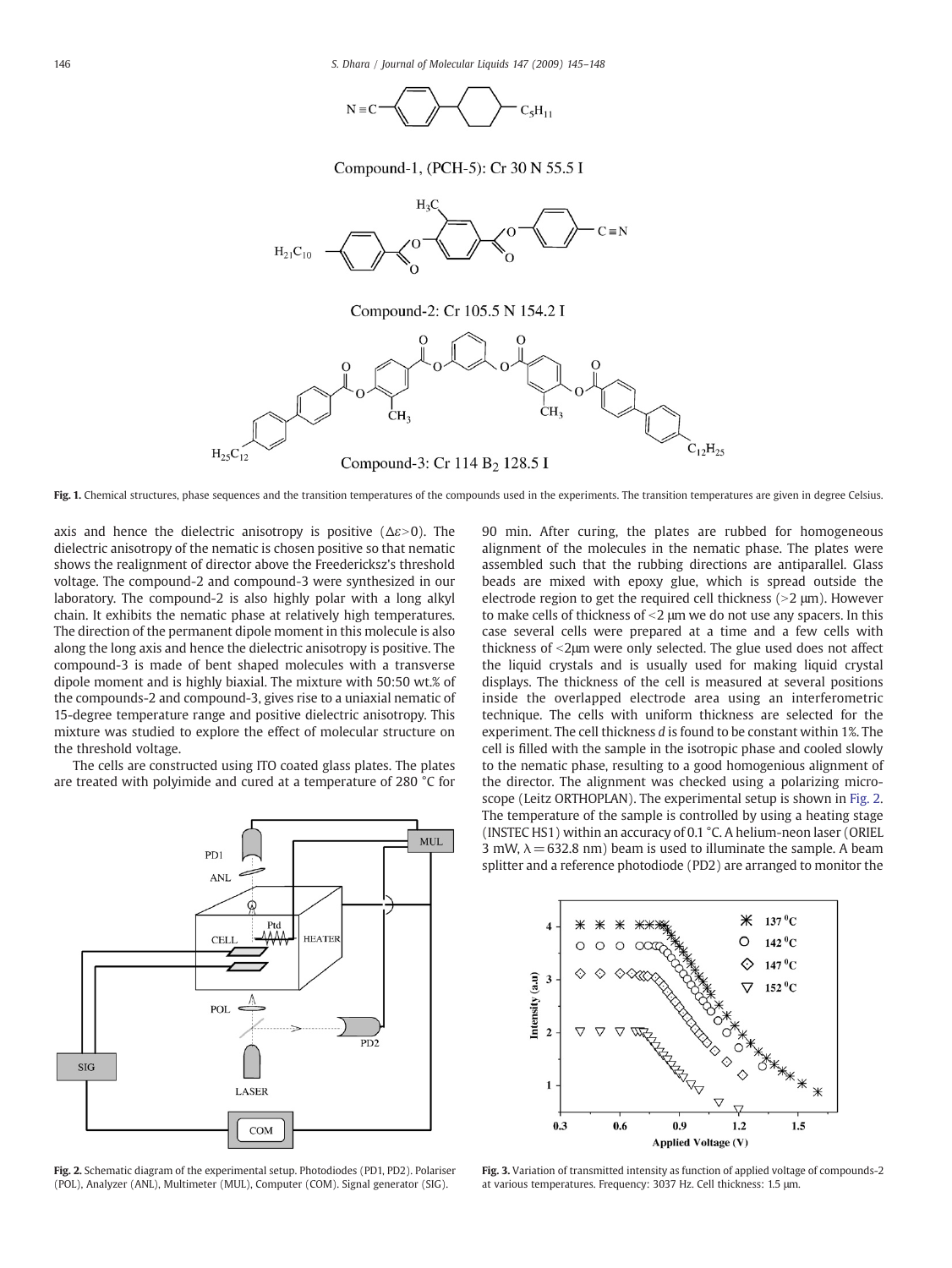<span id="page-2-0"></span>

Fig. 4. Variation of transmitted intensity as a function of applied voltage of 50 wt. %:50 wt.% mixture. Open squares and open circles correspond to the data in 1.4 µm cell thickness at temperatures 105 °C and 115 °C respectively. Open triangles and open stars correspond to the data in 16 µm cell at temperatures 105 °C and 115 °C respectively.

stability of the reference beam intensity. The laser beam is adjusted to be incident on the sample through a polariser and the transmitted intensity is passed through an analyser, which is crossed with respect to the polariser. The optic axis of the sample is set 45° with respect to the polarizer to optimize the measurement. The transmitted intensity is collected by the photodiode PD1. All the photodiodes are connected to a digital multimeter (Keithley-2000). A signal generator (WaveTek) is used to apply an electric field to the cell. The transmitted intensity is measured as a function of applied sinusoidal voltage at various temperatures. The frequency used in the experiment is 3.037 kHz which is typically in the range of LCD application. Finally all the instruments are controlled by a computer (COM). A suitable program is used to run the experiment.

#### 3. Results and discussion

A typical variation of transmitted intensity in 1.5 µm cell as a function of applied voltage at different temperatures for the compound-1 is shown in [Fig. 3.](#page-1-0) The threshold voltage decreases with increasing temperature and the transmitted intensity varies gradually across the transition region. In Fig. 4 we show the variation of intensity in two different cell thicknesses namely 1.4 µm and 16 µm at two different temperatures for the 50 wt.%:50 wt.% of compound-2 and compound-3. The nature of variation of field dependent transmitted intensity in the mixtures at two temperatures is very different. The transmitted intensity in nematic between the two crossed polarisers can be written



Fig. 5. Variation of birefringence as a function of applied voltage at two different cell thicknesses: 1.5 µm, and 14 µm. Temperature 137 °C. Frequency: 3037 Hz.



**Fig. 6.**  $V_{\text{th}}^2$  at a few temperatures of the compound-2. The open circles and open squares correspond to 1.4 μm and 7 μm thick cells respectively. Dotted lines are drawn as guides to the eye. Frequency: 3037 Hz.

as  $I_t = I_o \sin^2(\pi \Delta nd / \lambda)$ , where  $\Delta n$ , the birefringence, d, the sample thickness and  $\lambda$ , the wave length of light. The very different nature of the intensity in thick cells arises due to comparatively larger value of the optical path difference ( $\Delta nd$ ). In the mixture the threshold voltage in 1.4 µm is also higher with respect to 16-µm cell at corresponding



**Fig. 7.** Variation of  $V_{th}^2$  at a few temperatures in three different cells thicknesses of the compound-3. Open circles (1.5μm), open triangles (2.2μm), open squares (14μm),. Dotted lines are drawn as guides to the eye. Frequency: 3037Hz.



**Fig. 8.**  $V_{\text{th}}^2$  at a few temperatures in three different cells of the 50 wt.%:50 wt.% mixtures of compound-2 and compound-3. Open circles (1.4 μm), open triangles (2.3 μm), open squares (16 μm). Dotted lines are drawn as guides to the eye. Frequency: 3037 Hz.